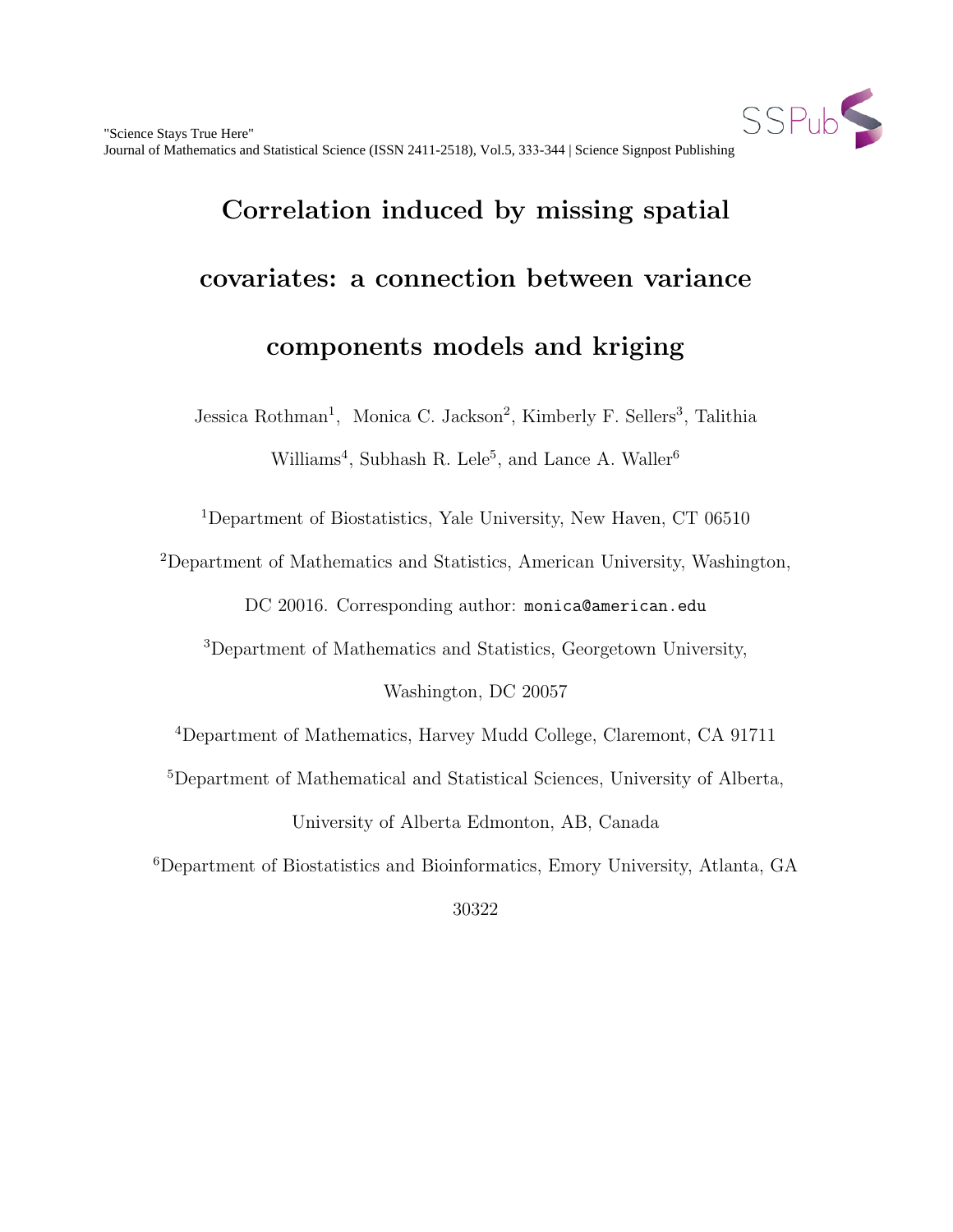## Abstract

Residual spatial correlation in linear models of environmental data is often attributed to spatial patterns in related covariates omitted from the fitted model. We connect the nonunique decomposition of error in geostatistical models into trend and covariance components to the similarly non-unique decomposition of mixed models into fixed and random effects. We specify spatial correlation induced by missing spatial covariates as a function of the strength of association and (spatial) covariation of the missing covariates. The connection with variance components models provides insight into estimation procedures. We showed how missing covariates in spatial linear models actually induces spatial autocorrelation in the covariates. This finding was confirmed through the use of simulated data and the Binary Steve dataset.

Keywords: geostatistics, spatial regression, variable selection, semi-variogram, spatial autocorrelation

#### Introduction

An underpinning of much of spatial statistics is the notion of positive *spatial autocorrelation*, i.e. measurements of the same quantity in nearby locations are positively correlated. Indeed, such autocorrelation enables most geostatistical methods for prediction (e.g. kriging) since observed measurements provide information for prediction at unmeasured locations. The "First Law of Geography" (Tobler, 1970) summarizes the philosophical basis for positive spatial autocorrelation: "everything is related to everything else, but near things are more related than distant things." We consider this law in the framework of linear models with correlated error terms. In this setting, we assume spatial autocorrelation is induced by unmeasured or unmeasurable covariates, an assumption based on the idea that nearby measurements are similar due to shared local environmental factors. Such a conceptual model is appropriate in an observational setting, wherein covariate values represent observed values of random variables rather than values fixed by an experimental design. This set of assumptions has a long history in quantitative geog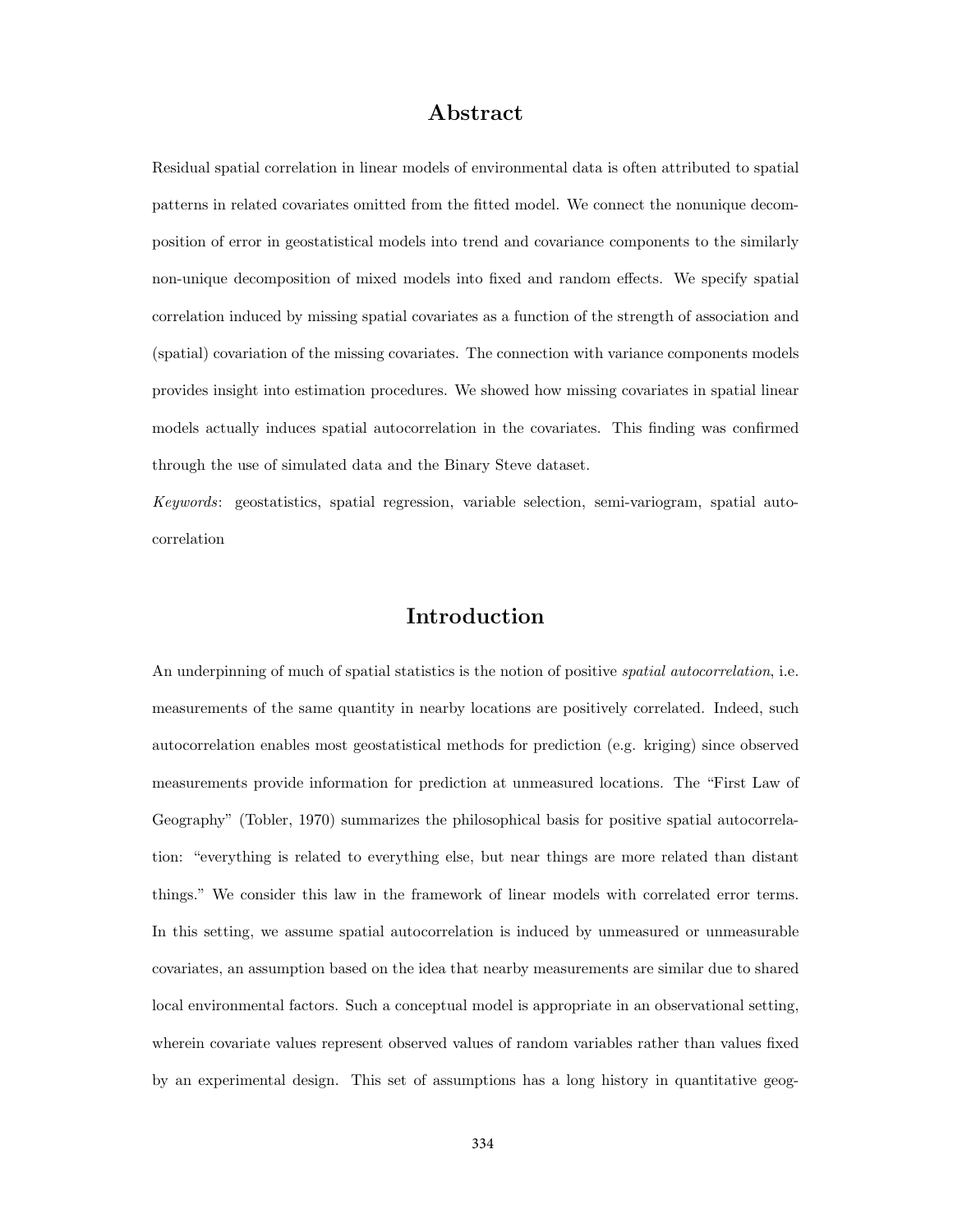raphy, leading Ripley (2005) to remark: "Indeed, the philosophy adopted seems to have been that if 'spatial autocorrelation' is found more explanatory variables should be introduced until it disappears!" (p. 98).

Research that focuses on potential unknown spatial error in model residuals has been sparse in recent years. Previous work by Hodges and Reich (2010) proposes a restricted spatial regression model to eliminate spatial confounding in spatially-correlated error terms. Other researchers have studied the relationship between spatially misaligned data by characterizing the Berkson error induced from kriging a spatially misaligned dataset. Some authors characterize the total measurement error as part of a broader class of Berkson error models and develop an estimated generalized least squares estimator using estimated covariance parameters (Lopiano et al., 2011, 2013, 2014). Various authors have modeled known spatial error by applying a Berkson-type measurement error on the error structure. Gryparis et al. (2009) and Szpiro et al. (2011) employed a "parameter bootstrap," a computationally effective method using nonlinear optimization to solve for exposure model parameters.

An apparent argument in geostatistics is that accurate modeling of the spatial covariance structure obviates the need to include relevant covariates. Most "trends" removed in geostatistics are simple linear or quadratic functions of coordinates rather than measured covariates. Here, however, the goal is accurate prediction rather than accurate estimation of particular covariate effects. The statistical mechanism for accounting for induced spatial autocorrelation is not well understood and has received little research effort to date. We outline the connection between missing covariates and induced spatial autocorrelation in the dependent variables. Next we frame this relationship in terms of variance components and illustrate a convenient partitioning of error terms into independent error and spatially correlated components. The variance components formulation provides links to established estimation techniques, which we illustrate on the Binary Steve dataset.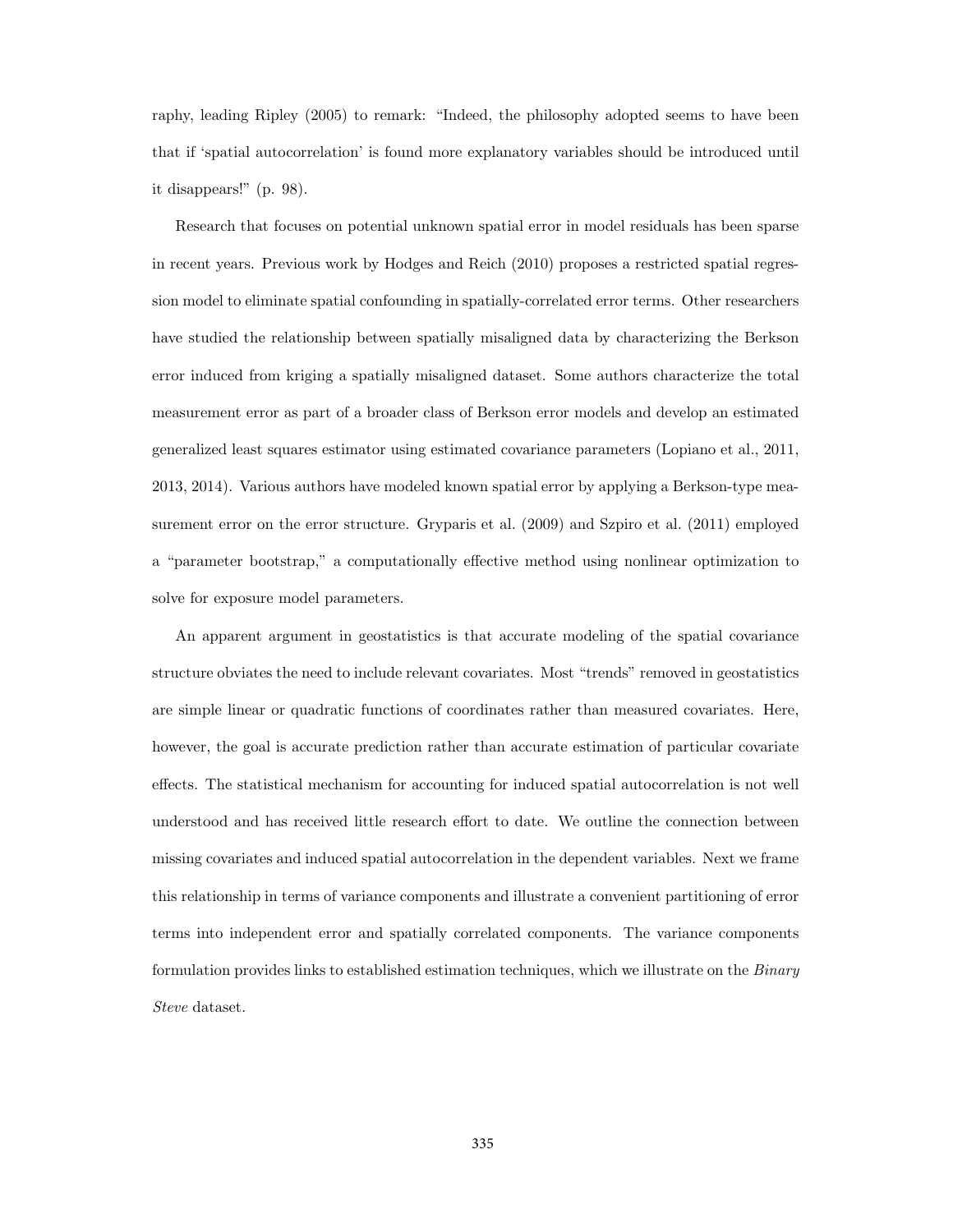# Simple case: Autocorrelation induced by a missing spatial covariate

Consider a very simple example to fix ideas. Let  $Y_i$  denote the dependent variable measured at spatial location i,  $i = 1, \ldots, n$ . Let  $X_i$  denote an independent variable observed at the same location. We restrict attention to observational studies and assume that  $X_i$  is a random variable (a covariate, in the truest sense of the word), and is not a design variable set at a particular value by the experimenter. Suppose the model

$$
Y_i = \mu + \beta X_i + \epsilon_i \tag{1}
$$

holds, where the  $\epsilon_i$  are independent, identically distributed Gaussian random variables. Note that the  $Y_i \mid X_i$  are independent. Now restructure the model as follows:

$$
Y_i = \mu + \phi_i,\tag{2}
$$

where  $\phi_i = \beta X_i + \epsilon_i$ . We see that

$$
Cov(Y_i, Y_j) = Cov(\phi_i, \phi_j)
$$
  
=  $Cov(\beta X_i + \epsilon_i, \beta X_j + \epsilon_j)$   
=  $\beta^2 Cov(X_i, X_j),$  (3)

i.e. the covariance of  $\boldsymbol{Y}=(Y_1,\ldots,Y_n)^T$  is induced by the spatial covariance of  $\boldsymbol{X}=(X_1,\ldots,X_n)^T,$ modified by the strength of association between Y and X (i.e.  $\beta$ ). Such examples evolve from correlation induced by linear filters of random sequences outlined for time series by Diggle (1990).

We can consider Equation (2) as a version of Equation (1) wherein a main (fixed) effect is recast as a random effect (with a correlation structure) in the language of mixed models. Equivalently, Equation  $(2)$  shifts the effect of covariate X from an explicit "large-scale" or trend error component to a "small-scale" or covariance error component in partitioning of errors in spatial models as described in Cressie (1993). As noted by Cressie (1993), partitioning of the variation in  $Y$  between main (trend) effects and correlation is not unique once we allow model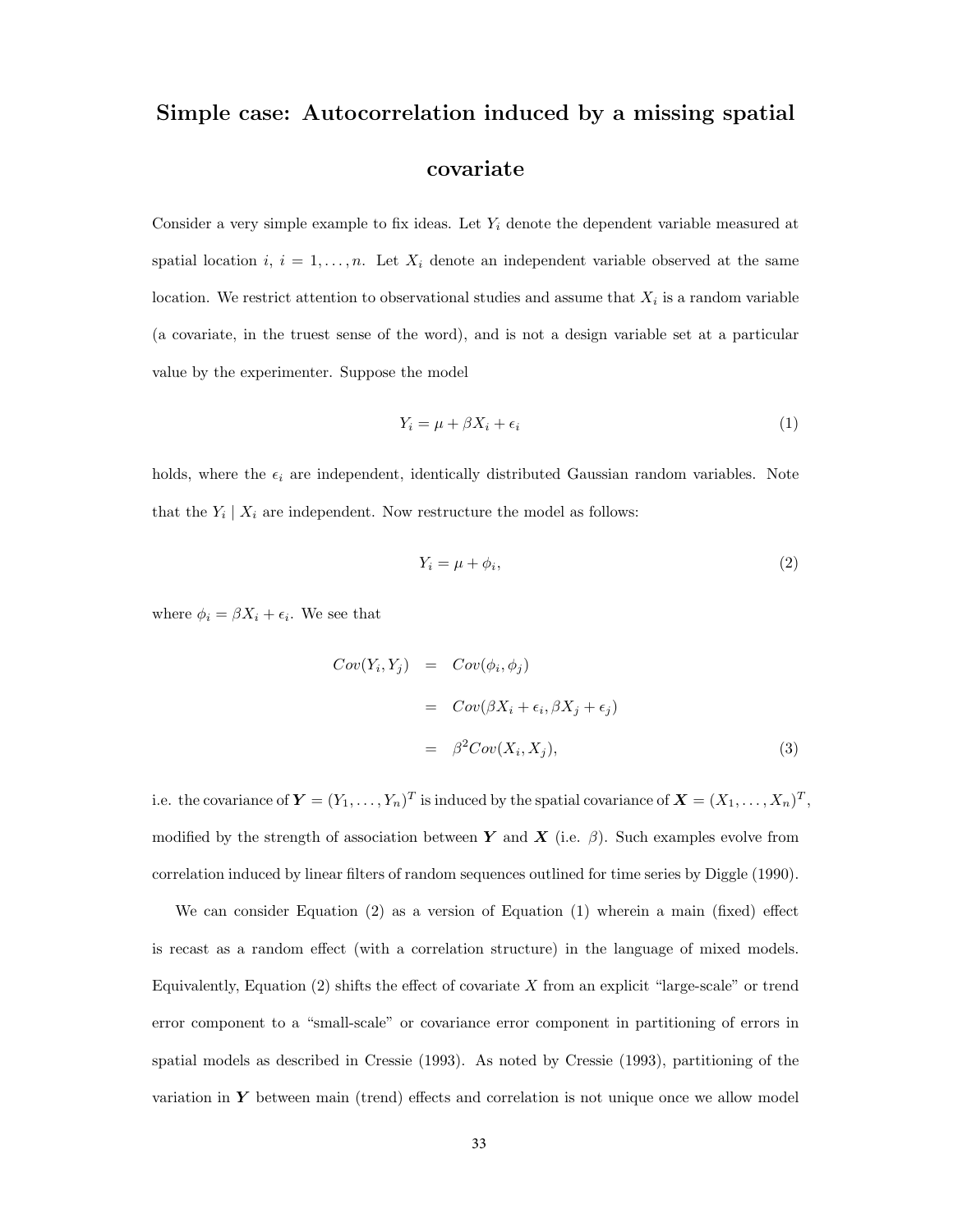errors to be correlated. Here we see a conceptual connection between mixed and spatial models, a connection we formalize in the next section.

#### General linear case

Suppose we consider a linear model for Y, the vector of dependent variables, and a  $n \times p$  matrix of covariate values  $X$ . Again, we limit consideration to an observational setting where the observed values of  $X_{ij}$ ,  $i = 1, \ldots, n; j = 1, \ldots, p$  are realizations of random variables observed at different spatial locations (some of which may exhibit spatial autocorrelation themselves).

Following the notation of Draper and Smith (1998), suppose we can partition the covariate matrix X and parameter vector  $\beta$  into two components (i.e.  $X_1$  and  $X_2$ , and  $\beta_1$  and  $\beta_2$ , respectively) such that

$$
\boldsymbol{X} = (\boldsymbol{X}_1 | \boldsymbol{X}_2)
$$
 and  $\boldsymbol{\beta} = \left(\begin{array}{c} \boldsymbol{\beta}_1 \\ \hline \boldsymbol{\beta}_2 \end{array}\right).$ 

Further, suppose that one postulates the model relationship to be  $Y = X_1 \beta_1$  instead of  $Y =$  $X_1\beta_1 + X_2\beta_2$ . Letting Y be normally distributed with mean  $X_1\beta_1 + X_2\beta_2$  and variance  $\sigma^2 V$ , let  $P_{X_1} = I - X_1(X_1'X_1)^{-1}X_1'$  denote the projection/hat matrix that projects onto the  $n - k$ dimensional space that is orthogonal to the  $k < p$  dimensional space spanned by the columns of  $X_1$ . Thus, we find that the residuals stemming from misidentifying the proper model structure have the following mean and variance:

$$
E(P_{X_1}Y) = P_{X_1}E(Y)
$$
  
=  $P_{X_1}(X_1\beta_1 + X_2\beta_2)$   
=  $P_{X_1}(X_1\beta_1) + PX_1(X_2\beta_2)$   
=  $0 + P_{X_1}(X_2\beta_2) = P_{X_1}X_2\beta_2$ ,

and

$$
Var(P_{X_1}Y) = P_{X_1}Var(Y)(P_{X_1})' = P_{X_1}(\sigma^2 V)(P_{X_1})' = \sigma^2 P_{X_1}V(P_{X_1})'.
$$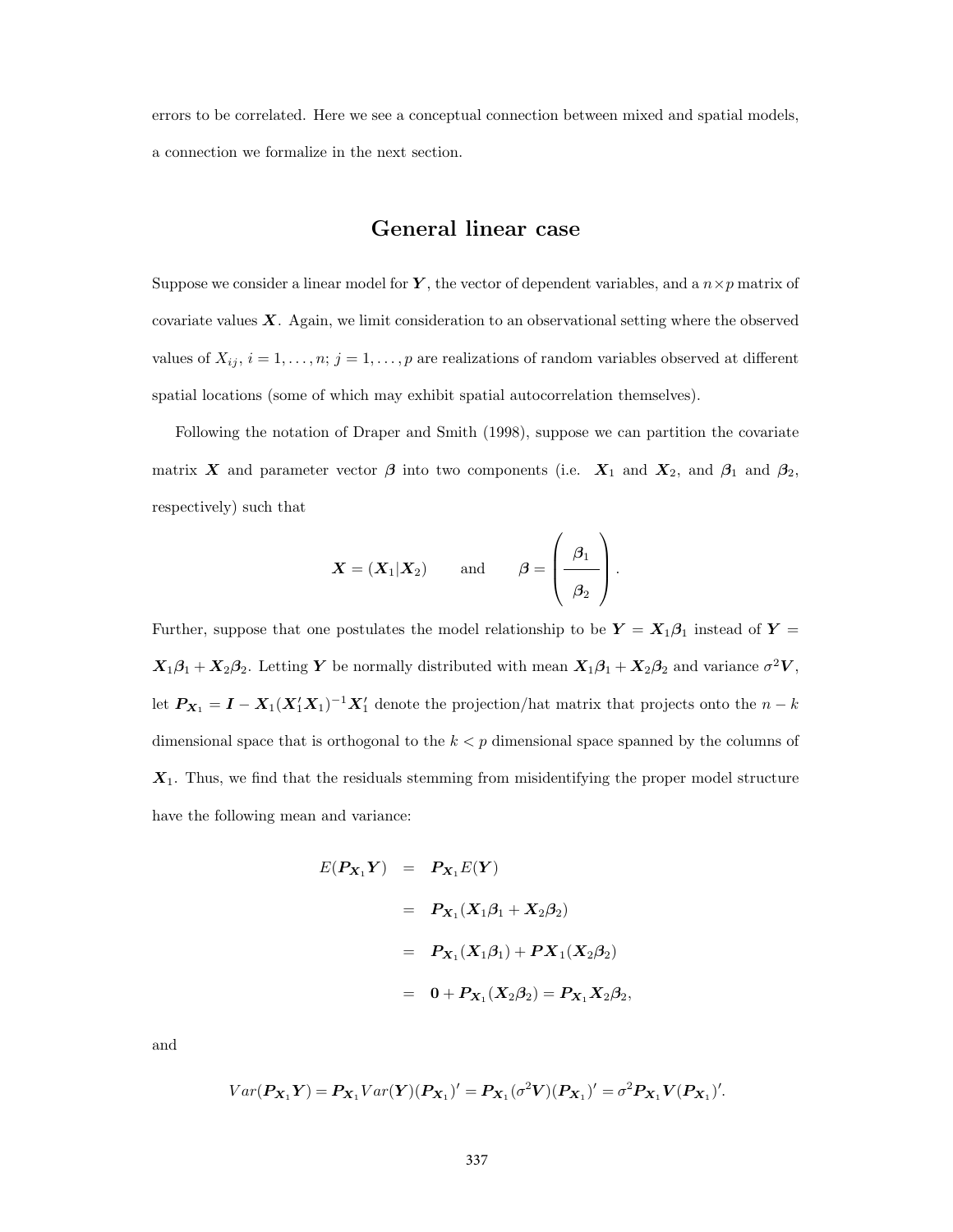## Results

#### Data simulations

Simulated data were created to understand the impact of misspecifying a spatial model. To better understand such an impace, we simulated data having the form

$$
Y = X_1 \beta_1 + X_2 \beta_2 + \epsilon \tag{4}
$$

in the following manner. We created a data frame representing a  $10 \times 10$  grid of  $100$   $(i, j)$  point pairs where  $i, j = 1, \ldots, 10$ , respectively. Using this data set, we made a distance matrix of size  $100 \times 100$  that represents the distance from each point  $\{(i, j); i, j = 1, ..., 10\}$  to all point combinations  $\{(k, l); k, l = 1, ..., 10\}$  in the 10 × 10 grid. Next, we simulated two covariates  $\mathbf{X}_1$ and  $X_2$ , where  $X_1$  has a forced column trend with values from 1 to 10, and  $X_2$  has multivariate normal distribution with parameters  $\mu_{100} = 0_{100}$  and  $\Sigma_{100\times100}$ , which has an exponential correlation structure of the form for distance, h,

$$
\gamma(h) = \begin{cases} 0, & h = 0 \\ c_0 + c_e[1 - \exp(-h/a_e)], & h > 0; \end{cases}
$$
(5)

we simulated  $\Sigma$  where  $c_0 = 0$ ,  $c_e = 1$ ,  $a_e = 10$ . The error term,  $\epsilon$ , was simulated as having a random normal  $N(0, 1)$  structure. We tested different values of  $\beta_1$  and  $\beta_2$  to see if  $\beta_1$  was biased for different values of  $\beta_2$  and determined that values of 0.5 for both led to the most accurate prediction of expected values. The data were next simulated 1500 times so that the semivariograms could be fitted with the average values of the parameters from the resulting model runs. We considered three postulated linear models: one that contained only y-intercept parameter,  $\gamma_0$ ; one that contained  $\gamma_0$  and a parameter  $\gamma_1$  associated with variable  $X_1$ ; and one that considered the full postulated model such that the expectation of the response variable equals  $\gamma_0 + \gamma_1 X_1 + \gamma_2 X_2$ . After, we examined the semivariograms of the residuals from each of the models (Figure 1 (a)-(c)). We found that, as the covariates were respectively added to the model, the points on the semivariogram decreased in terms of semivariance towards values of 1.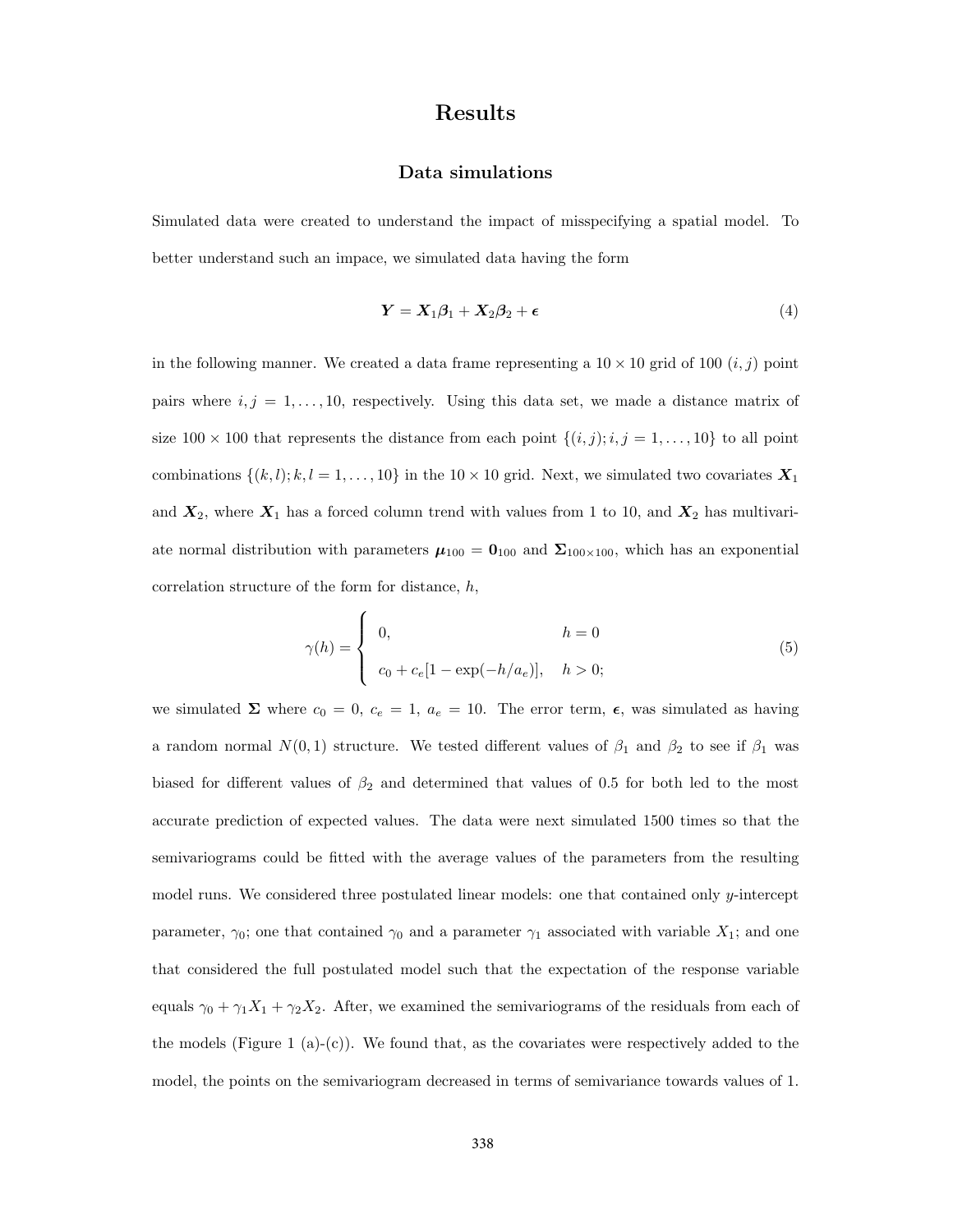Further, properly considering the full model resulted in a semivariogram whose points converged to a semivariance value of 1 (Figure  $1(c)$ ).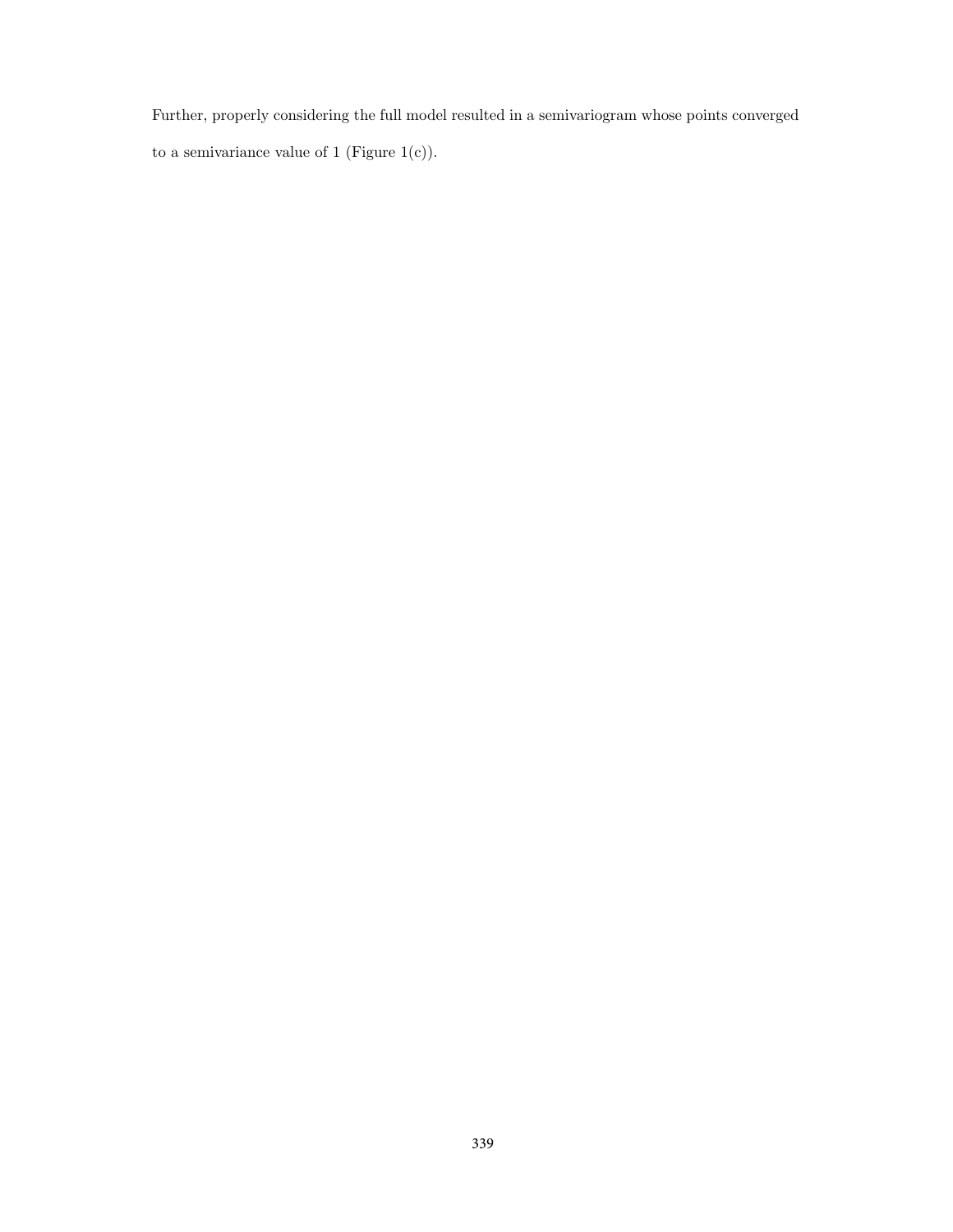

Figure 1: Semivariogram of residuals from various models considered on simulated data stemming from the model,  $Y = \beta_0 + \beta_1 X_1 + \beta_2 X_2 + \epsilon$ , where  $\epsilon \sim N(0, 1)$ ,  $X_1$  column trend,  $X_2 \sim MVNN(\mu, \Sigma)$ , where  $\mu_{100} = 0_{100}$  is a vector of size 100, and  $\Sigma_{100 \times 100}$  is a 100 × 100 matrix that has the exponential correlation structure defined in Equation (5). Postulated models are (a)  $Y = \gamma_0 + \epsilon^*$ ; (b)  $Y = \gamma_0 + \gamma_1 X_1 + \epsilon^*$ ; (c)  $Y = \gamma_0 + \gamma_1 X_1 + \gamma_2 X_2 + \epsilon^*$ . Figure 1: Semivariogram of residuals from various models considered on simulated data stemming from the model,  $Y = \beta_0 + \beta_1 X_1 + \beta_2 X_2 + \epsilon,$ where  $\epsilon \sim N(0, 1)$ ,  $X_1$  column trend,  $X_2 \sim MVN(\mu, \Sigma)$ , where  $\mu_{100} = 0_{100}$  is a vector of size 100, and  $\Sigma_{100 \times 100}$  is a 100 × 100 matrix that has the exponential correlation structure defined in Equation (5). Postulated models are (a)  $Y = \gamma_0 + \epsilon^*$ ; (b)  $Y = \gamma_0 + \gamma_1 X_1 + \epsilon^*$ ; (c)  $Y = \gamma_0 + \gamma_1 X_1 + \gamma_2 X_2 + \epsilon^*$ .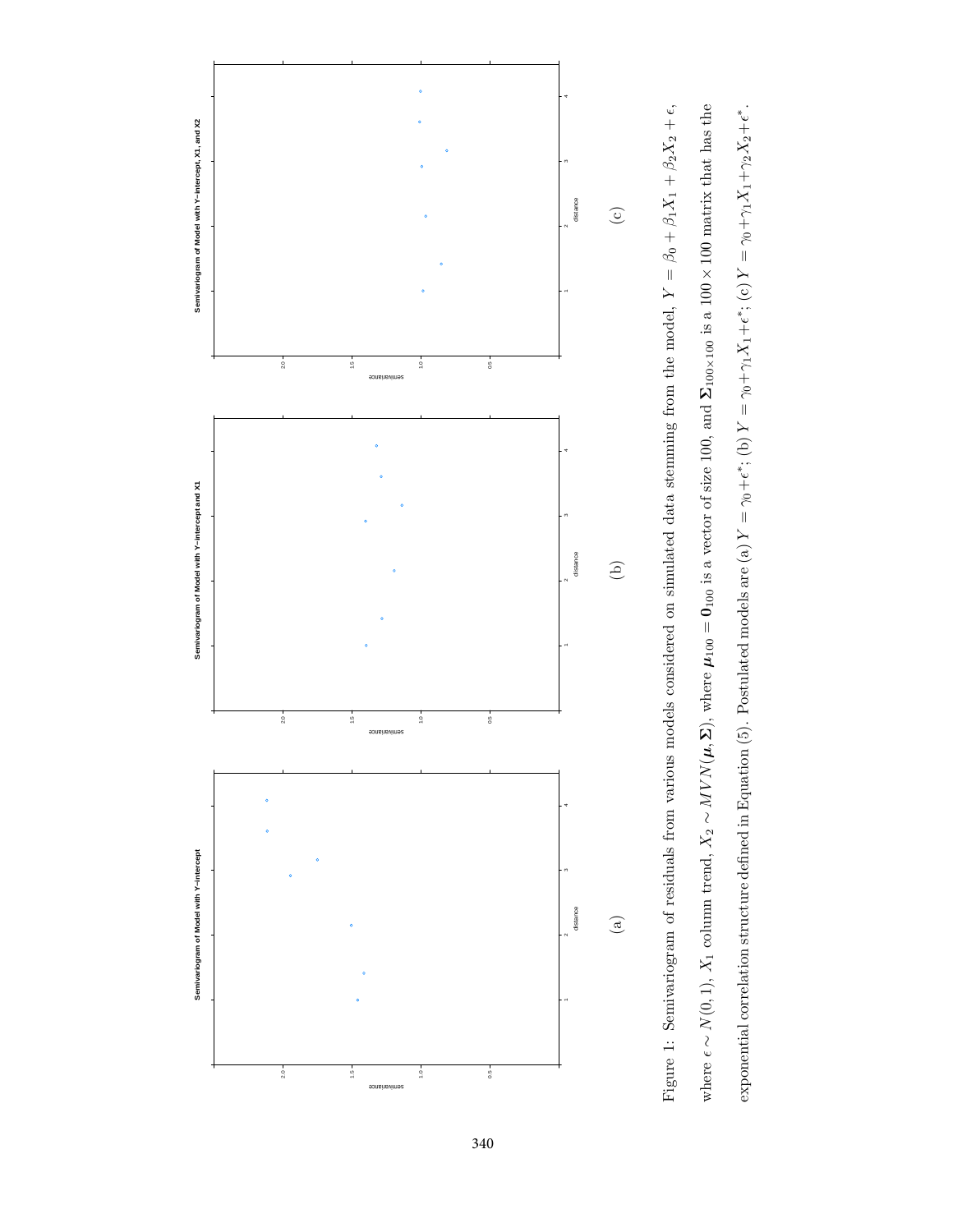#### Real data: Binary Steve

We used the Binary Steve dataset to see if the results found in the simulation were replicated in a real data example. This is an ecological dataset collected in the Negev Desert in Israel with variables related to the borrows which are the residences of the species called isopods. Some burrows can last through a generation of the isopods, while others cannot (Banerjee et al., 2003). We created a linear regression model to explain burrow survival  $(Y)$  with various variables, including slope, shrub density, rock density, and dew duration. To increase the spatial correlation in this dataset, we simulated a variable with strong spatial structure and added it to the response variable, burrow survival. We meanwhile considered the reduced model that did not include the slope nor shrub density at 15m in order to illustrate the impact of misspecifying a model that doesn't account for variables demonstrating a significant spatial component. Our full model was determined via a stepwise linear regression model, namely

$$
Y=\beta_0+\beta_1\textrm{Dev5m}+\beta_2\textrm{Dev15m}+\beta_3\textrm{Slope15m}+\beta_4\textrm{Shrub5m}+\beta_5\textrm{Shrub15m}+\beta_6\textrm{Rock5m}+\epsilon, \hspace{0.5cm} (6)
$$

where Dew5m and Dew15m, respectively, denote the time in minutes (from 8 a.m.) to evaporation if the morning dew are five and 15 meters away from the burrows, Shrub5m denotes the density of shrubs five meters away from the burrows, and Rock5m measures the density of rocks five meters away from the burrows. Thus, removing Slope 15m and Shrub 15m from the full model, we establish the postulated model,

$$
Y = \gamma_0 + \gamma_1 \text{Dev5m} + \gamma_2 \text{Dev15m} + \gamma_3 \text{Strub5m} + \gamma_4 \text{Rock5m} + \epsilon^* \tag{7}
$$

and examine the resulting semivariograms associated with the residuals from the respective models; see Figure 2 (a)-(b). Consistent with our results from the simulated data analysis, model misspecification resulted in semivariograms containing larger semivariance. Including the missing covariates (i.e. going from the reduced model to the full model) produced a semivariogram whose range of point values decreased (Figure 2).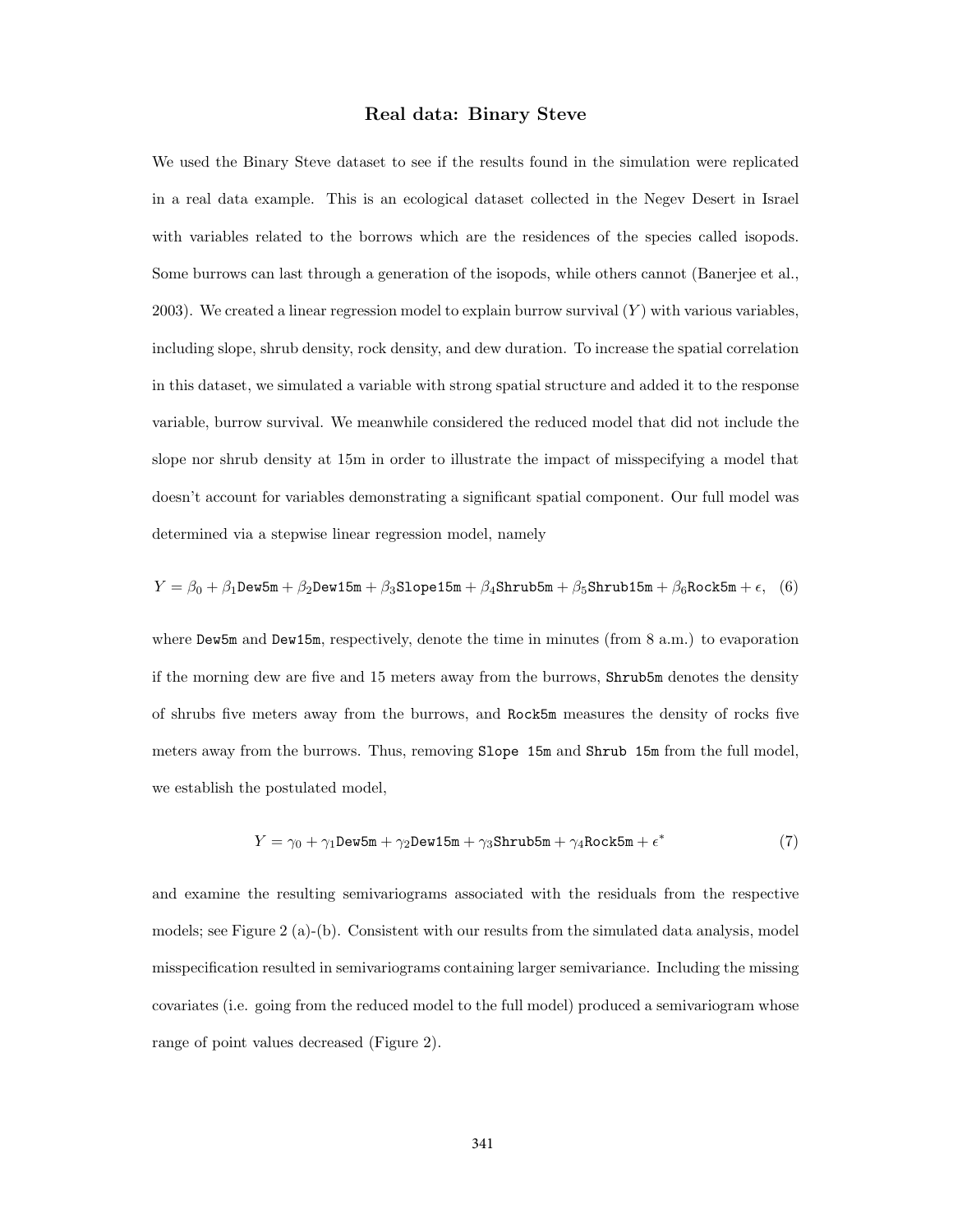

Figure 2: Semivariogram of the residuals associated with the (a) reduced model,  $Y = \gamma_0 + \gamma_1$ Dew5m +  $\gamma_2$ Dew15m +  $\gamma_3$ Shrub5m +  $\gamma_4$ Rock5m +  $\epsilon^*$ , and Figure 2: Semivariogram of the residuals associated with the (a) reduced model,  $Y = \gamma_0 + \gamma_1$ Dew5m +  $\gamma_2$ Dew15m +  $\gamma_3$ Shrub5m +  $\gamma_4$ Rock5m +  $\epsilon^*$ , and (b) full model,  $Y = \beta_0 + \beta_1$ Dew5m +  $\beta_2$ Dew15m +  $\beta_3$ S1ope15m +  $\beta_4$ Shrub5m +  $\beta_5$ Shrub15m +  $\beta_6$ Rock5m +  $\epsilon$ . (b) full model,  $Y = \beta_0 + \beta_1$ Dew5m +  $\beta_2$ Dew15m +  $\beta_3$ Slope15m +  $\beta_4$ Shrub5m +  $\beta_5$ Shrub15m +  $\beta_6$ Rock5m +  $\epsilon$ .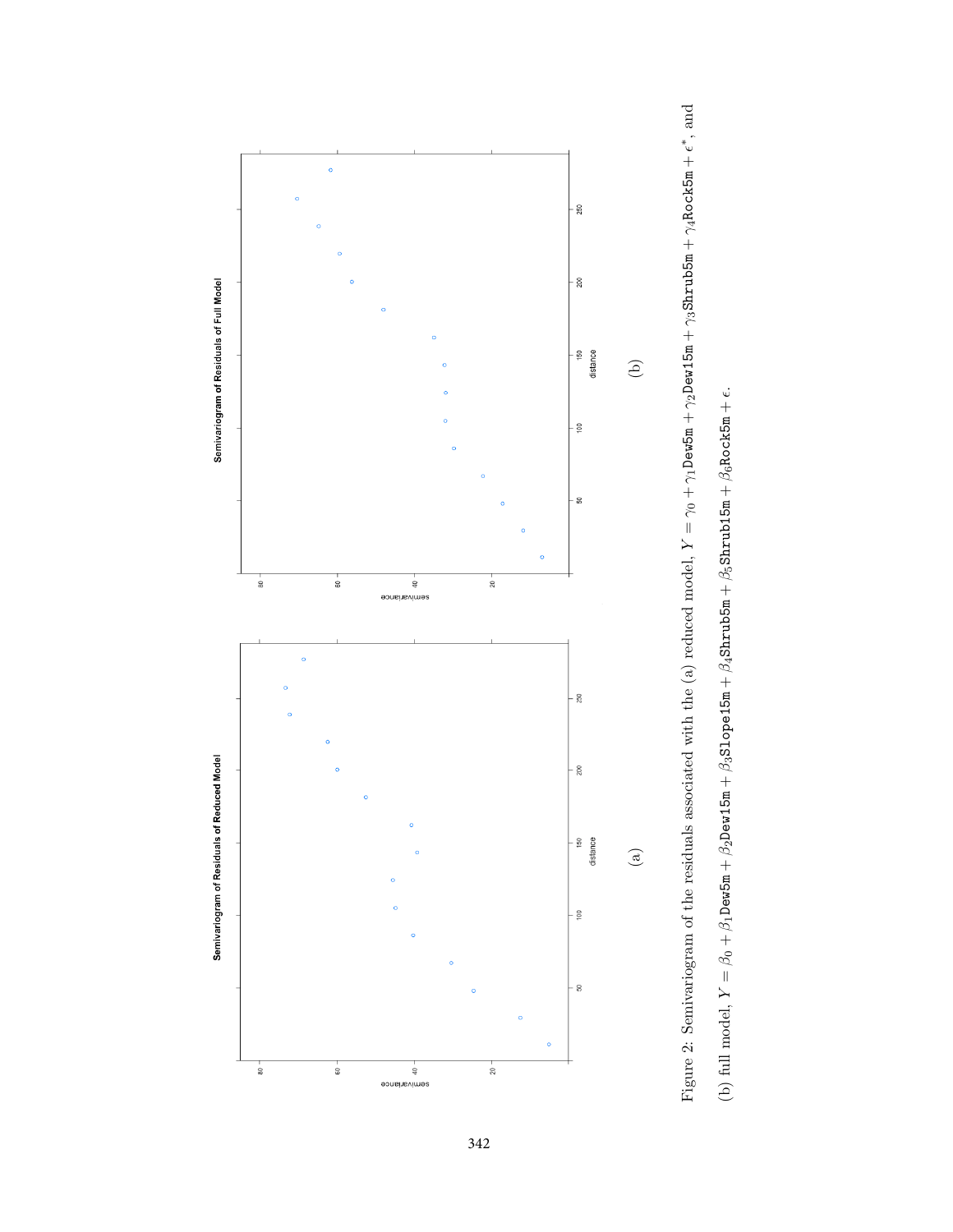## Discussion

Typically, in geostatistics, the spatial covariance structure is seen to make any covariates in a linear model obsolete, thus all do not need to be accounted for. We reject this notion, and instead focus on creating spatial linear models that prioritize correct outcome prediction rather than precise covariate estimates. We showed how missing covariates in spatial linear models actually induces spatial autocorrelation in the covariates. Through the use of semivariograms of the residuals, we found that in comparing reduced models to the full postulated model, the semivariance is higher in the reduced models and decreases as the model is more accurately specified. Essentially, larger semivariance is found when misspecification of the model is present. This finding was confirmed through the use of simulated data and the Binary Steve dataset.

This work focused on linear models, but future work should include extending this to generalized linear mixed models (GLMM). Other limitations to the study include the choice of correlation, and dependence of the spatial structure and its impact on the semi-variogram. We used an exponential correlation to represent the spatial structure. As is often the case for spatial data analysis, a different correlation structure will impact the results of any such study. Further, the results in the semi-variogram may depend on the strength of the spatial structure. Future work will likewise consider variations of the above choices for correlation and spatial structure to better understand model robustness.

#### References

Banerjee, S., Carlin, B. P., and Gelfand, A. E. (2003). Hierarchical Modeling and Analysis for Spatial Data. Chapman and Hall/CRC.

Cressie, N. (1993). Spatial Statistics, Revised Edition. John Wiley and Sons.

Diggle, P. (1990). Time Series: A Biostatistical Introduction. Oxford University Press.